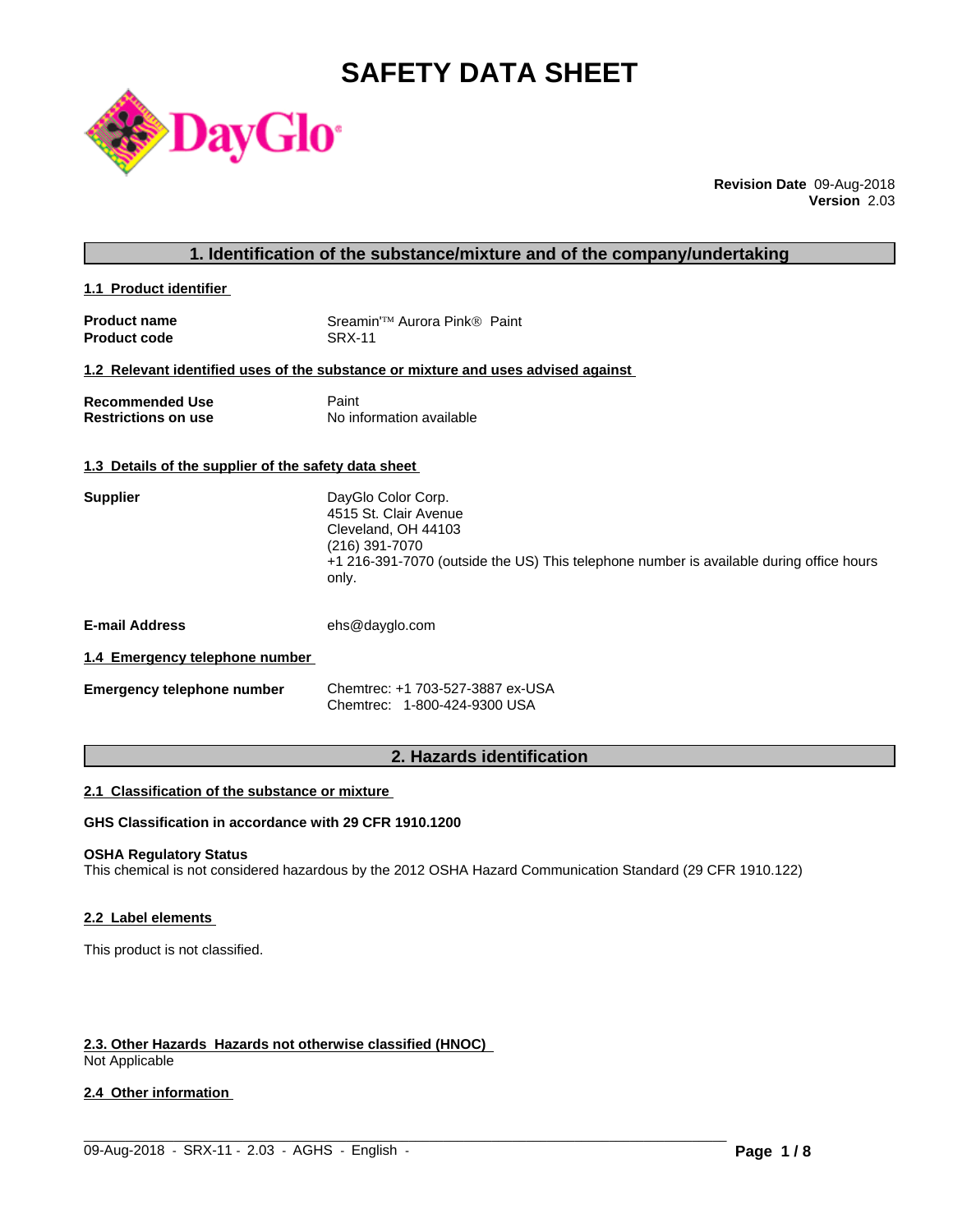Not Applicable

**Unknown Acute Toxicity** 

13.9384% of the mixture consists of ingredient(s) of unknown toxicity

### 3. Composition/Information on Ingredients

### **Substance**

### **Mixture**

This material is not considered hazardous by the OSHA Hazard Communication Standard (29 CFR 1910.1200).

| <b>Name</b><br>Chemical i                                                                 | Mo.<br>$\Lambda$ C | iaht-%<br>We |  |
|-------------------------------------------------------------------------------------------|--------------------|--------------|--|
| alvcol<br>Propviene<br>rop                                                                | -- ^<br>¬7-55-v    |              |  |
| The curative contrast from contration) of composition has been withheld as a trade accept |                    |              |  |

The exact percentage (concentration) of composition has been withheld as a trade secret.  $\overline{a}$  and  $\overline{a}$  and  $\overline{a}$  and  $\overline{a}$  and  $\overline{a}$ 

| 4. FIrst ald measures                                                          |                                                                                                                                                                                                                         |  |  |  |
|--------------------------------------------------------------------------------|-------------------------------------------------------------------------------------------------------------------------------------------------------------------------------------------------------------------------|--|--|--|
| 4.1 Description of first-aid measures                                          |                                                                                                                                                                                                                         |  |  |  |
| <b>General advice</b>                                                          | No information available.                                                                                                                                                                                               |  |  |  |
| Eye contact                                                                    | Immediately flush with plenty of water. After initial flushing, remove any contact lenses and<br>continue flushing for at least 15 minutes. Keep eye wide open while rinsing. If symptoms<br>persist, call a physician. |  |  |  |
| <b>Skin contact</b>                                                            | Wash off immediately with plenty of water for at least 15 minutes. Consult a physician if<br>necessary.                                                                                                                 |  |  |  |
| <b>Inhalation</b>                                                              | Move to fresh air. If symptoms persist, call a physician.                                                                                                                                                               |  |  |  |
| Ingestion                                                                      | Do NOT induce vomiting. Drink plenty of water. Consult a physician.                                                                                                                                                     |  |  |  |
| 4.2 Most important symptoms and effects, both acute and delayed                |                                                                                                                                                                                                                         |  |  |  |
| <b>Symptoms</b>                                                                | See Section 2.2, Label Elements and/or Section 11, Toxicological effects.                                                                                                                                               |  |  |  |
| 4.3 Indication of any immediate medical attention and special treatment needed |                                                                                                                                                                                                                         |  |  |  |
| Notes to physician                                                             | Treat symptomatically.                                                                                                                                                                                                  |  |  |  |
| 5. Fire-Fighting Measures                                                      |                                                                                                                                                                                                                         |  |  |  |

#### 5.1 Extinguishing media

#### Suitable extinguishing media

Use extinguishing measures that are appropriate to local circumstances and the surrounding environment.

#### None. **Unsuitable Extinguishing Media**

### 5.2 Special hazards arising from the substance or mixture

#### **Special Hazard**

Immediately place absorbent material in a sealed water-filled metal container to avoid spontaneous combustion of absorbent material contaminated with this product.

**Hazardous Combustion Products** Carbon oxides. Nitrogen oxides (NOx).

### **Explosion Data**

Sensitivity to Mechanical Impact None.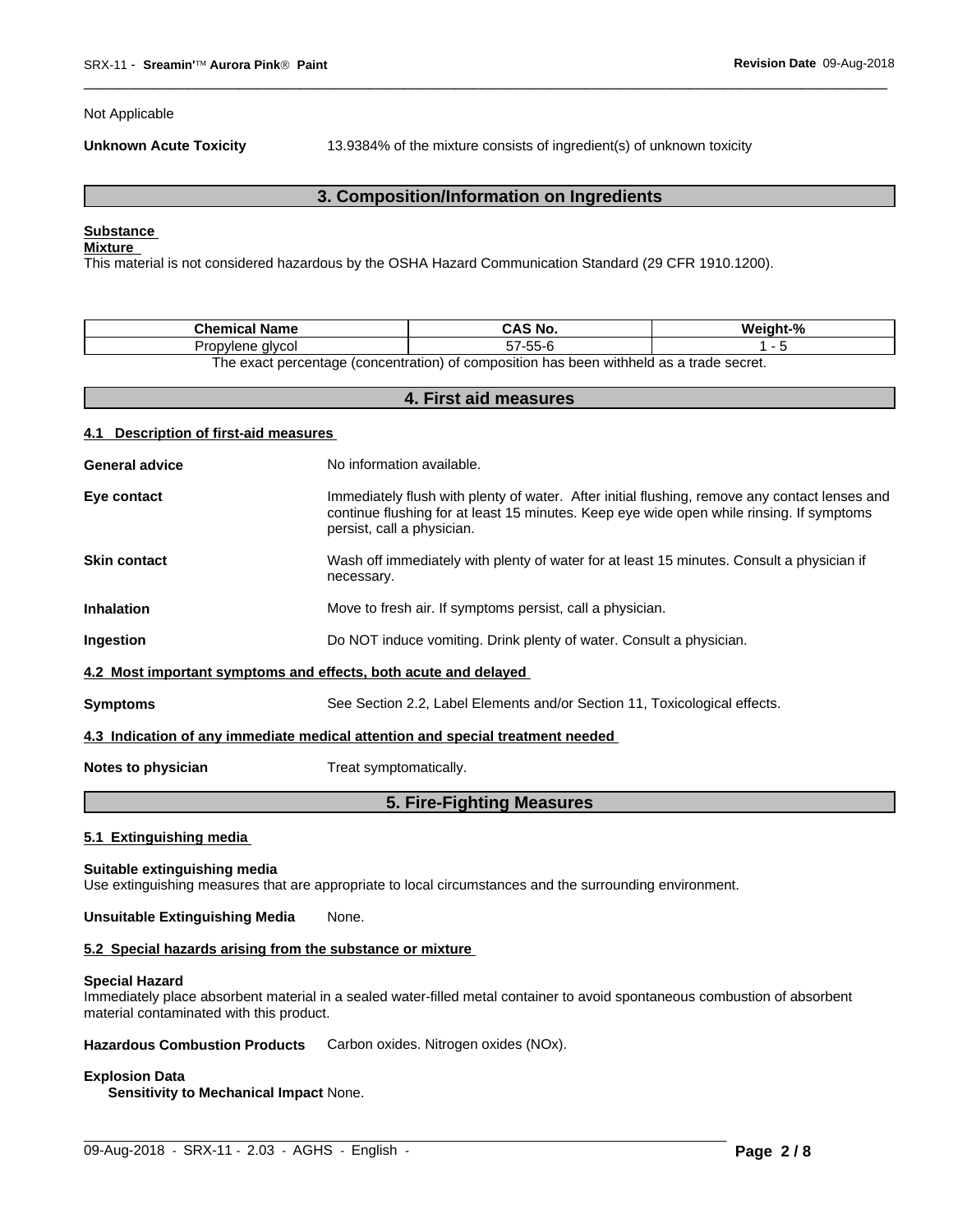**Sensitivity to Static Discharge** None.

### 5.3 Advice for firefighters

As in any fire, wear self-contained breathing apparatus pressure-demand, MSHA/NIOSH (approved or equivalent) and full protective gear.

### **6. Accidental Release Measures**

### 6.1 Personal precautions, protective equipment and emergency procedures

Ensure adequate ventilation, especially in confined areas. Use personal protective equipment.

### 6.2 Environmental precautions

Prevent product from entering drains.

### 6.3 Methods and materials for containment and cleaning up

| <b>Methods for Containment</b> | Dike to collect large liquid spills. Absorb with earth, sand or other non-combustible material<br>and transfer to containers for later disposal. |
|--------------------------------|--------------------------------------------------------------------------------------------------------------------------------------------------|
| Methods for cleaning up        | Soak up with inert absorbent material. Keep in suitable and closed containers for disposal.                                                      |

### 7. Handling and storage

### 7.1 Precautions for safe handling

When using, do not eat, drink or smoke. Handle in accordance with good industrial hygiene **Hygiene measures** and safety practice.

### 7.2 Conditions for safe storage, including any incompatibilities

**Storage Conditions** Keep from freezing.

No materials to be especially mentioned. **Materials to Avoid** 

### 8. Exposure controls/personal protection

### 8.1 Exposure Guidelines

| <b>Chemical Name</b> | <b>ACGIH TLV</b> | <b>OSHA PEL</b> | <b>British Columbia</b> | Alberta | Quebec | <b>Ontario TWAEV</b>      |
|----------------------|------------------|-----------------|-------------------------|---------|--------|---------------------------|
| Propylene glycol     |                  |                 |                         |         |        | TWA: $10 \text{ ma/m}^3$  |
| $57 - 55 - 6$        |                  |                 |                         |         |        | TWA: 50 ppm               |
|                      |                  |                 |                         |         |        | TWA: $155 \text{ ma/m}^3$ |

### 8.2 Appropriate engineering controls

**Engineering Measures** Showers Eyewash stations Ventilation systems.

### 8.3 Individual protection measures, such as personal protective equipment

| <b>Eye/Face Protection</b>    | Safety glasses with side-shields.                                                                              |
|-------------------------------|----------------------------------------------------------------------------------------------------------------|
| Skin and body protection      | Wear chemical resistant footwear and clothing such as gloves, an apron or a whole body<br>suit as appropriate. |
| <b>Respiratory protection</b> | . NIOSH/MSHA approved respiratory protection should be worn if exposure is anticipated.                        |
| <b>Hygiene measures</b>       | See section 7 for more information                                                                             |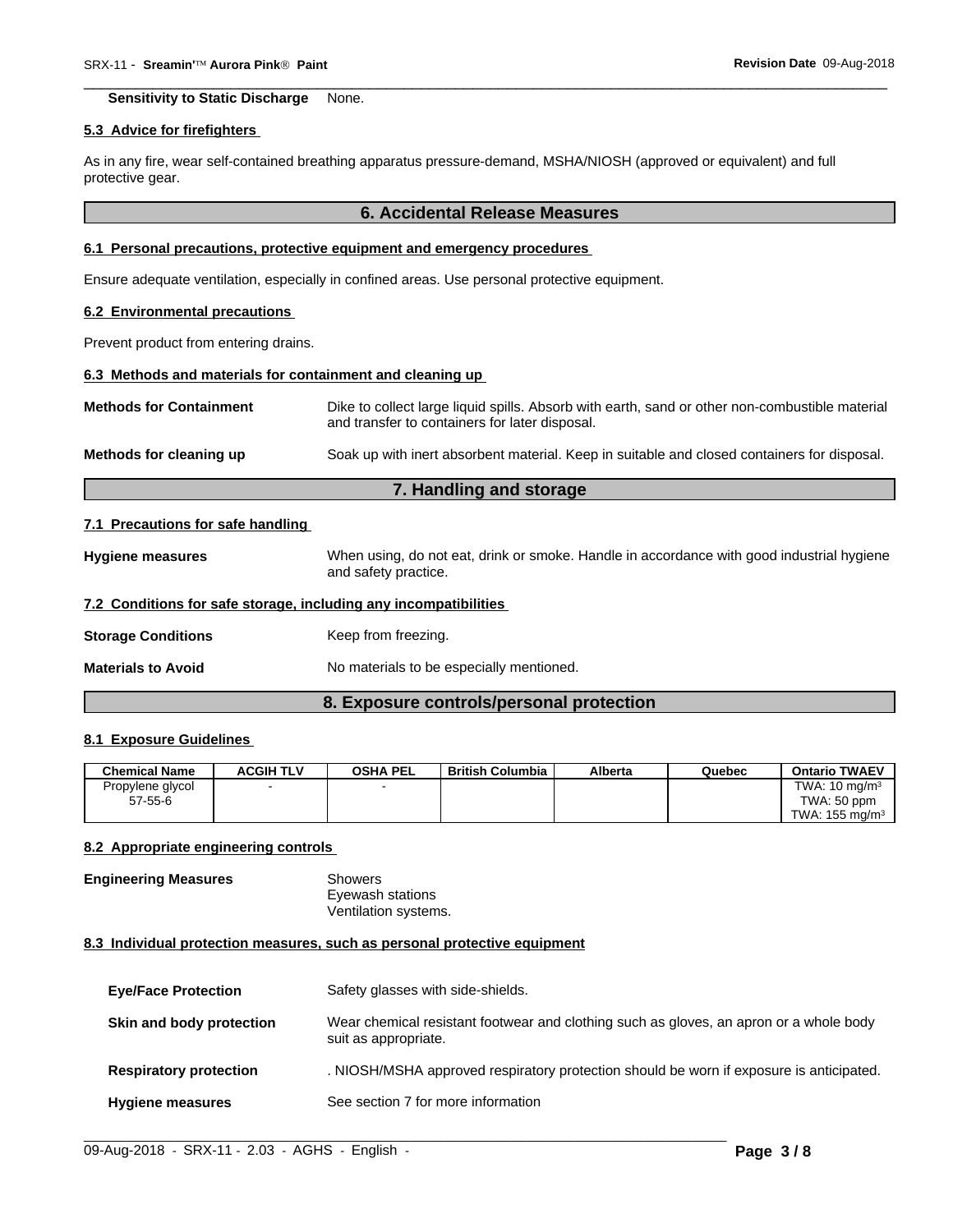### **9. Physical and chemical properties**

 $\overline{\phantom{a}}$  ,  $\overline{\phantom{a}}$  ,  $\overline{\phantom{a}}$  ,  $\overline{\phantom{a}}$  ,  $\overline{\phantom{a}}$  ,  $\overline{\phantom{a}}$  ,  $\overline{\phantom{a}}$  ,  $\overline{\phantom{a}}$  ,  $\overline{\phantom{a}}$  ,  $\overline{\phantom{a}}$  ,  $\overline{\phantom{a}}$  ,  $\overline{\phantom{a}}$  ,  $\overline{\phantom{a}}$  ,  $\overline{\phantom{a}}$  ,  $\overline{\phantom{a}}$  ,  $\overline{\phantom{a}}$ 

# **9.1 Information on basic physical and chemical properties**

| <b>Physical state</b>              | Liquid             |                          |                          |
|------------------------------------|--------------------|--------------------------|--------------------------|
| Appearance                         | Liquid             | <b>Color</b>             | Pink                     |
| Odor                               | Pungent            | <b>Odor Threshold</b>    | No information available |
|                                    |                    |                          |                          |
| <b>Property</b>                    | <b>Values</b>      | Remarks • Methods        |                          |
| рH                                 |                    | No information available |                          |
| Melting/freezing point             |                    | No information available |                          |
| <b>Boiling point/boiling range</b> | > 100 °C / 212 °F  |                          |                          |
| <b>Flash Point</b>                 | > 94 °C / > 201 °F |                          |                          |
| <b>Evaporation rate</b>            |                    | No information available |                          |
| Flammability (solid, gas)          |                    | No information available |                          |
| <b>Flammability Limits in Air</b>  |                    |                          |                          |
| upper flammability limit           |                    | No information available |                          |
| lower flammability limit           |                    | No information available |                          |
| Vapor pressure                     |                    | No information available |                          |
| Vapor density                      |                    | No information available |                          |
| <b>Specific Gravity</b>            | 1.19               |                          |                          |
| <b>Water solubility</b>            | Not Applicable     |                          |                          |
| Solubility in other solvents       |                    | No information available |                          |
| <b>Partition coefficient</b>       |                    | No information available |                          |
| <b>Autoignition temperature</b>    |                    | No information available |                          |
| <b>Decomposition temperature</b>   |                    | No information available |                          |
| <b>Viscosity, kinematic</b>        |                    | No information available |                          |
| Viscosity, dynamic                 |                    | No information available |                          |
| <b>Explosive properties</b>        |                    | No information available |                          |
| <b>Oxidizing Properties</b>        |                    | No information available |                          |
|                                    |                    |                          |                          |

#### **9.2 Other information Volatile organic compounds (VOC)** 22 g/L **content**

### **10. Stability and Reactivity**

 $\_$  ,  $\_$  ,  $\_$  ,  $\_$  ,  $\_$  ,  $\_$  ,  $\_$  ,  $\_$  ,  $\_$  ,  $\_$  ,  $\_$  ,  $\_$  ,  $\_$  ,  $\_$  ,  $\_$  ,  $\_$  ,  $\_$  ,  $\_$  ,  $\_$  ,  $\_$  ,  $\_$  ,  $\_$  ,  $\_$  ,  $\_$  ,  $\_$  ,  $\_$  ,  $\_$  ,  $\_$  ,  $\_$  ,  $\_$  ,  $\_$  ,  $\_$  ,  $\_$  ,  $\_$  ,  $\_$  ,  $\_$  ,  $\_$  ,

### **10.1 Reactivity**

No dangerous reaction known under conditions of normal use

### **10.2 Chemical stability**

Stable

### **10.3 Possibility of hazardous reactions**

None under normal processing.

### **10.4 Conditions to Avoid**

Heat (temperatures above flash point), sparks, ignition points, flames, static electricity.

### **10.5 Incompatible Materials**

None known based on information supplied.

### **10.6 Hazardous Decomposition Products**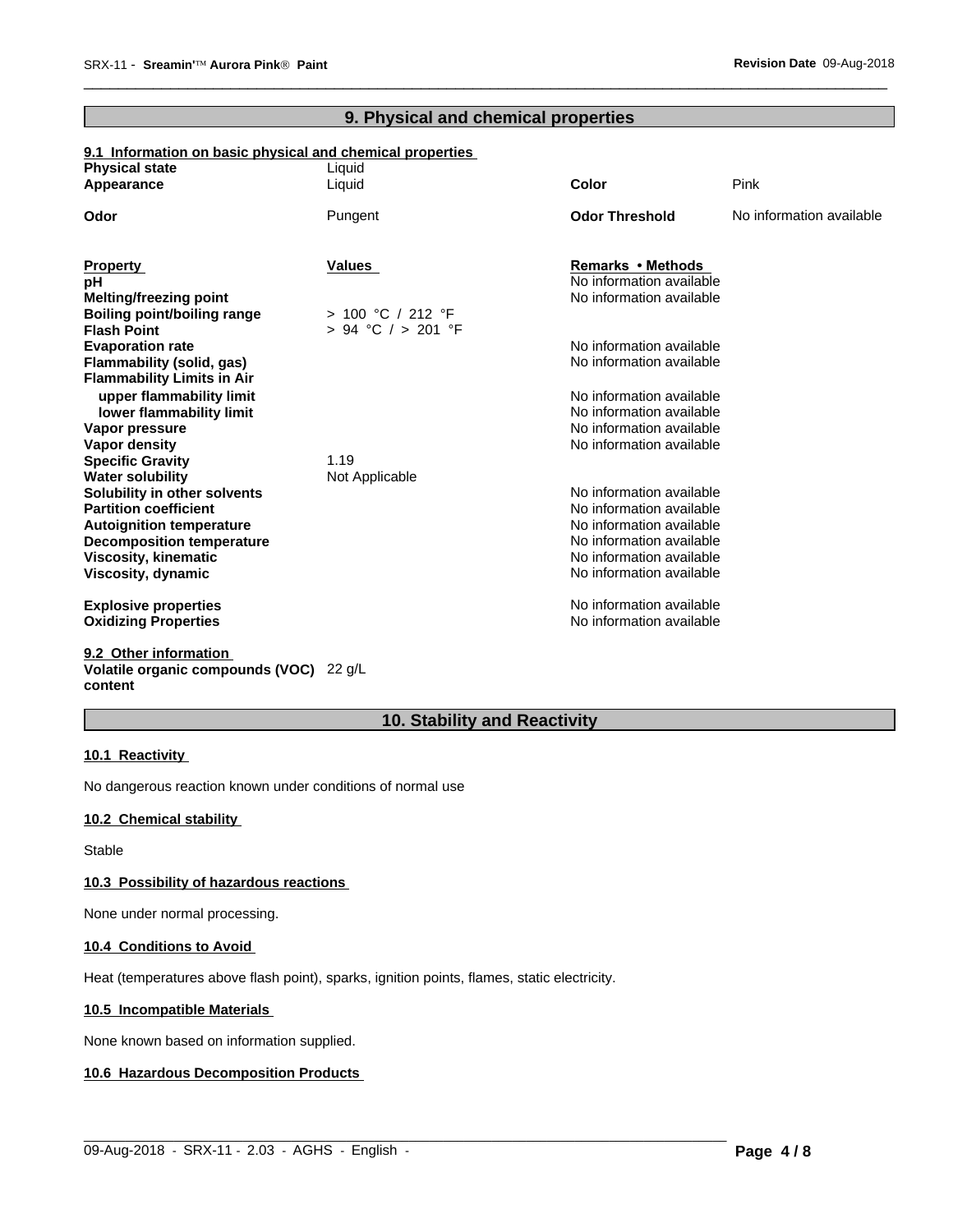None known based on information supplied.

### 11. Toxicological information

### 11.1 Acute toxicity

### Numerical measures of toxicity: Product Information

13.9384% of the mixture consists of ingredient(s) of unknown toxicity **Unknown Acute Toxicity** 

#### Numerical measures of toxicity: Component Information

| <b>Chemical Name</b> | LD50 Oral           | ∟D50 Dermal           | <b>LC50 Inhalation</b> |
|----------------------|---------------------|-----------------------|------------------------|
| Propylene glycol     | 20000 mg/kg<br>ˈRat | Rabbit<br>20800 mg/kg |                        |
| 57-55-6              |                     |                       |                        |

#### 11.2 Information on toxicological effects

### **Skin corrosion/irritation**

Product Information • May cause irritation **Component Information** . No information available

#### Serious eye damage/eye irritation

Product Information • May cause eye irritation **Component Information** • No information available

#### Respiratory or skin sensitization

Product Information • No information available Component Information • No information available

### **Germ cell mutagenicity**

Product Information • No information available Component Information • No information available

### Carcinogenicity

Product Information • No information available Component Information

• No information available

### **Reproductive toxicity**

Product Information • No information available Component Information • No information available

# **STOT - single exposure**

No information available

**STOT - repeated exposure**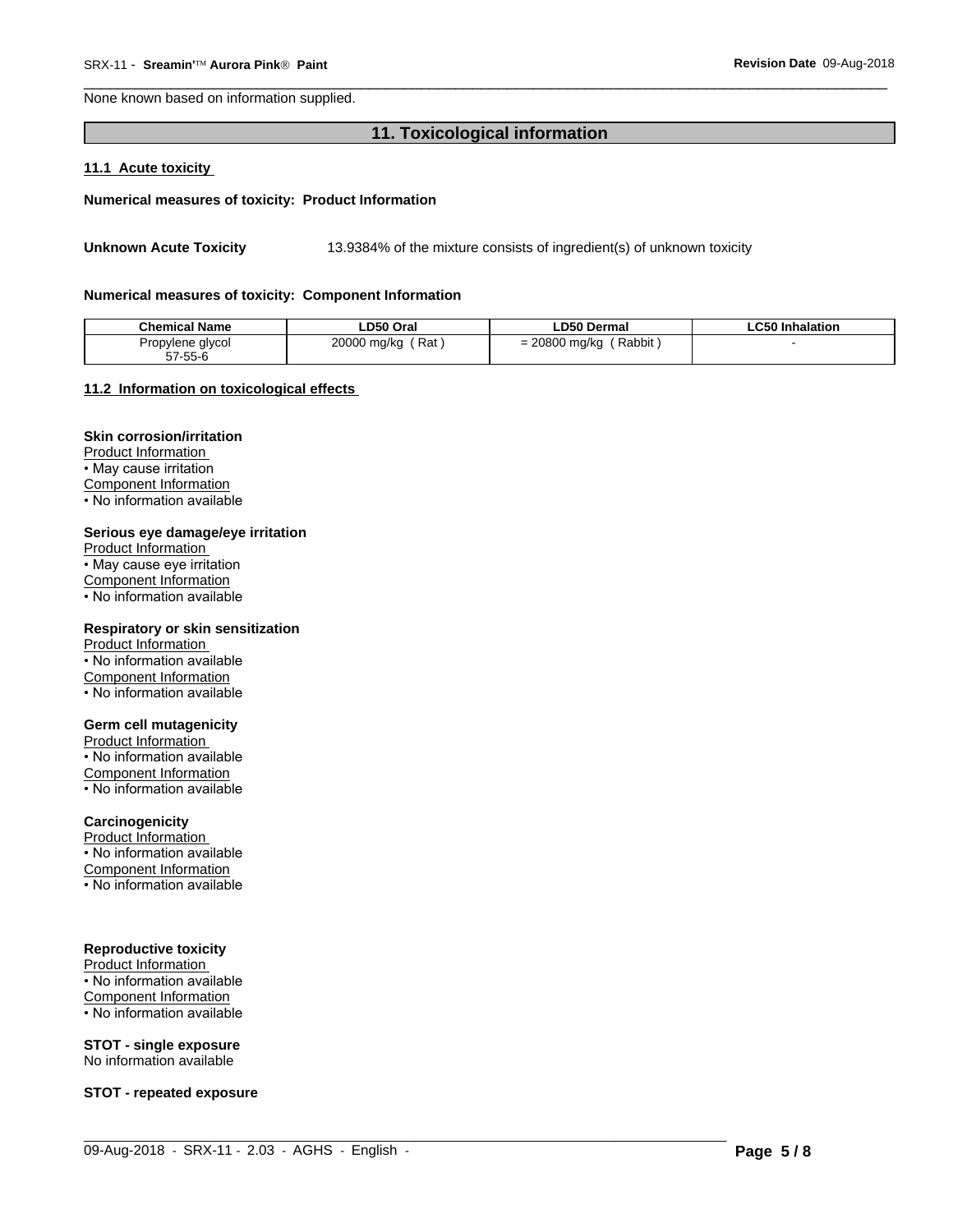No information available

### Other adverse effects

Product Information • No information available **Component Information** • No information available

### **Aspiration hazard**

Product Information • No information available Component Information • No information available

### 12. Ecological information

### 12.1 Toxicity

### **Ecotoxicity**

No information available

16.08103 % of the mixture consists of components(s) of unknown hazards to the aquatic environment

### **Ecotoxicity effects**

| <b>Chemical Name</b>          | <b>Toxicity to algae</b>                                 | <b>Toxicity to fish</b>                                                                                                                                                                                        | Toxicity to daphnia and other<br>aquatic invertebrates |
|-------------------------------|----------------------------------------------------------|----------------------------------------------------------------------------------------------------------------------------------------------------------------------------------------------------------------|--------------------------------------------------------|
| Propylene glycol<br>$57-55-6$ | EC50: 96 h Pseudokirchneriella<br>subcapitata 19000 mg/L | LC50: 96 h Oncorhynchus mykiss<br>51600 mg/L static LC50: 96 h<br>Oncorhynchus mykiss 41 - 47 mL/L<br>static LC50: 96 h Pimephales<br>promelas 51400 mg/L static LC50:<br>96 h Pimephales promelas 710<br>ma/L | EC50: 48 h Daphnia magna 1000<br>mg/L Static           |

### 12.2 Persistence and degradability

No information available.

### 12.3 Bioaccumulative potential

Discharge into the environment must be avoided

### 12.4 Mobility in soil

No information available.

### 12.5 Other adverse effects

No information available

### **13. Disposal Considerations**

### 13.1 Waste treatment methods

Dispose of in accordance with federal, state, and local regulations.

### 14. Transport Information

Not regulated **DOT** 

**MEX** Not regulated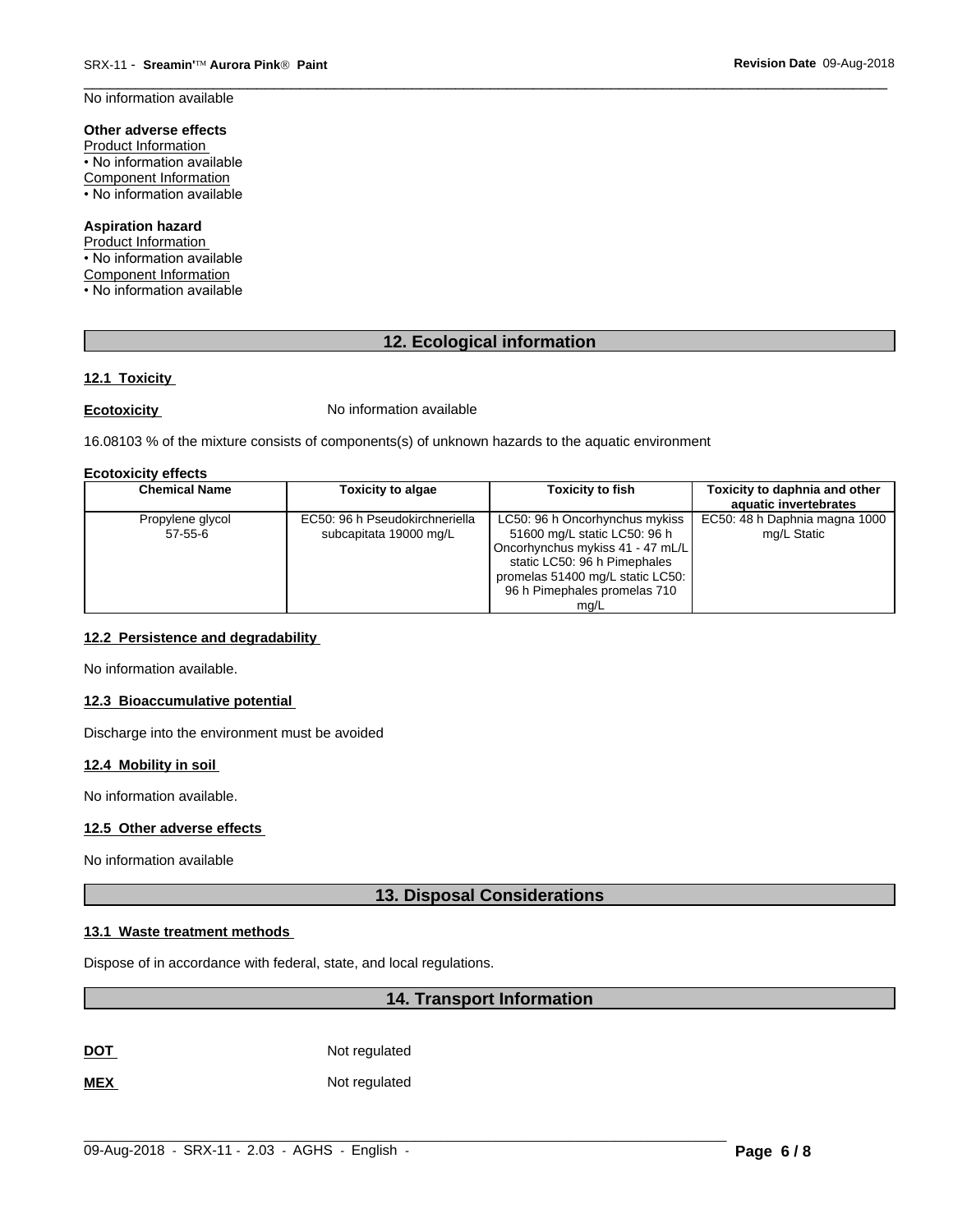#### **IMDG** Not regulated

#### **IATA** Not regulated

| 15. Regulatory information     |          |  |  |  |  |
|--------------------------------|----------|--|--|--|--|
| 15.1 International Inventories |          |  |  |  |  |
| <b>TSCA</b>                    | Complies |  |  |  |  |
| <b>DSL</b>                     |          |  |  |  |  |
| <b>EINECS/ELINCS</b>           |          |  |  |  |  |
| <b>ENCS</b>                    |          |  |  |  |  |
| <b>IECSC</b>                   |          |  |  |  |  |
| <b>KECL</b>                    |          |  |  |  |  |
| <b>PICCS</b>                   |          |  |  |  |  |
| <b>AICS</b>                    |          |  |  |  |  |
| <b>NZIOC</b>                   |          |  |  |  |  |

**DSL** - Canadian Domestic Substances List

EINECS/ELINCS - European Inventory of Existing Chemical Substances/European List of Notified Chemical Substances

PICCS - Philippines Inventory of Chemicals and Chemical Substances

**ENCS** - Japan Existing and New Chemical Substances

**IECSC** - China Inventory of Existing Chemical Substances

KECL - Korean Existing and Evaluated Chemical Substances

**PICCS** - Philippines Inventory of Chemicals and Chemical Substances

AICS - Australian Inventory of Chemical Substances

NZIoC - New Zealand Inventory of Chemicals

### 15.2 U.S. Federal Regulations

### **SARA 313**

Section 313 of Title III of the Superfund Amendments and Reauthorization Act of 1986 (SARA). This product does not contain any chemicals which are subject to the reporting requirements of the Act and Title 40 of the Code of Federal Regulations, Part 372

### 15.3 Pesticide Information

Not applicable

### 15.4 U.S. State Regulations

### **California Proposition 65**

This product contains the following Proposition 65 chemicals:

| <b>Chemical Name</b><br>C.I. Basic Violet 10 - 81-88-9 |                                                                                                         |                              | <b>California Prop. 65</b><br>Carcinogen |                                           |  |
|--------------------------------------------------------|---------------------------------------------------------------------------------------------------------|------------------------------|------------------------------------------|-------------------------------------------|--|
|                                                        |                                                                                                         |                              |                                          |                                           |  |
|                                                        |                                                                                                         | <b>16. Other information</b> |                                          |                                           |  |
| <b>NFPA</b>                                            | <b>Health Hazard -</b>                                                                                  | Flammability -               | Instability -                            | <b>Physical and chemical</b><br>hazards - |  |
| <b>HMIS</b>                                            | <b>Health Hazard 1</b>                                                                                  | <b>Flammability 1</b>        | <b>Physical Hazard 0</b>                 | Personal protection X                     |  |
| Legend:<br>Ceiling (C)                                 | ACGIH (American Conference of Governmental Industrial Hygienists)<br>DOT (Department of Transportation) |                              |                                          |                                           |  |
|                                                        | EPA (Environmental Protection Agency)                                                                   |                              |                                          |                                           |  |
|                                                        | IARC (International Agency for Research on Cancer)                                                      |                              |                                          |                                           |  |

International Air Transport Association (IATA)